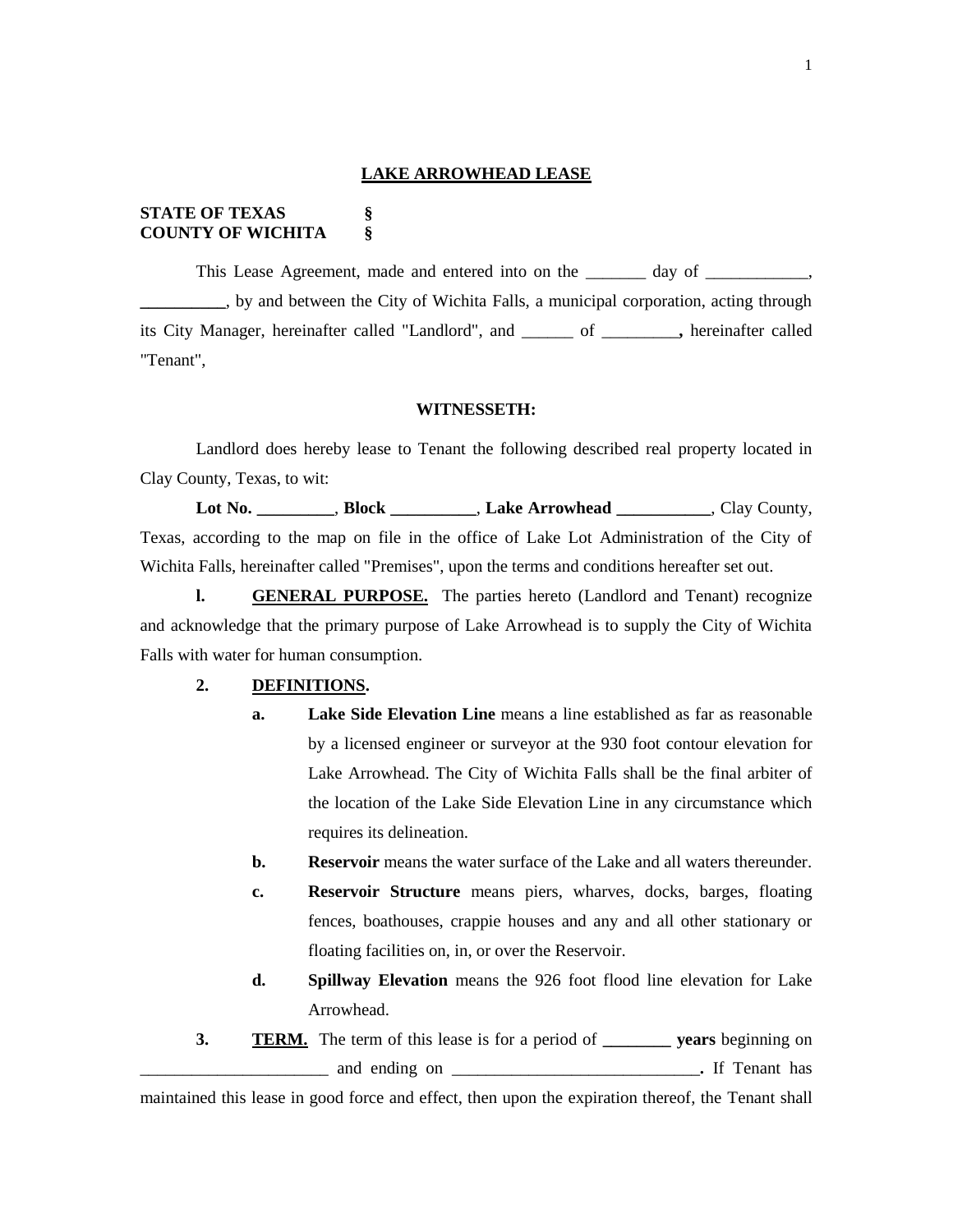have the preferential right to acquire a continuing lease on Premises upon such terms and conditions as may then be offered by Landlord to Tenant at Lake Arrowhead.

**4. RENTAL.** Tenant agrees to pay Landlord as annual rental under this lease agreement the sum \_\_\_\_\_\_\_\_\_\_\_\_\_\_\_\_\_\_\_\_\_\_\_\_\_\_\_\_\_\_\_, said rental payable in advance of each year on or before September 30 at the office of Lake Lot Administration, 1300 Seventh Street, Wichita Falls, Texas, (or at such other place as may be designated in writing by the Landlord). The initial rental shall be prorated for the number of months from the date of this lease to the next September 30 due date. Landlord reserves the right to increase the rent in 2019; each 5 years thereafter during the term of this lease, the Landlord may increase the annual rental by an amount that does not exceed 30% of the rate in effect for the preceding 5-year period, or less if during the initial term prior to September 30, 2019. The amount of the rate increase shall be set by the Landlord by action of the City Council of Wichita Falls. Notification shall be given to Tenant at least 90 days prior to the effective date of the rental rate increase. Failure to notify Tenant shall not affect the validity of any rental increase.

**5. ADDRESSES.** The address listed below Tenant's signature on this lease agreement shall be used for all notices and/or correspondence required between Landlord and Tenant. The Tenant shall notify the Landlord of any change of address of Tenant. Such changes of addresses shall be maintained in the files of the Lake Lot Administration office. All notifications hereunder will be presumed to be correct if sent to the Tenant's address as reflected by the records of the Lake Lot Administration office. Notices to the Landlord shall be to the Lake Lot Administration office unless otherwise designated by Landlord on a form provided by the Lake Lot Administration office and receipt thereof acknowledged by the Tenant.

**6. RECORDING.** Neither the Landlord nor the Tenant shall be required to record this lease in the records of Clay County, Texas; provided, however, that upon request by Tenant, the lease shall contain the appropriate acknowledgments which would permit recording in Clay County, Texas. If Tenant elects to record such lease, a copy thereof shall be furnished to the Lake Lot Administration office. Likewise, a change of address form or any subsequent amendment of this lease between Landlord and Tenant shall at the request of Tenant be in recordable form and may be recorded in like manner and filed with the Lake Lot Administration office.

**7. NOTIFICATION.** Landlord shall not be required to send Tenant notice of the annual rental payments due under this lease except for the rental increases as noted above. If Tenant fails to timely pay a rental under this lease, a late notice will be sent by the Lake Lot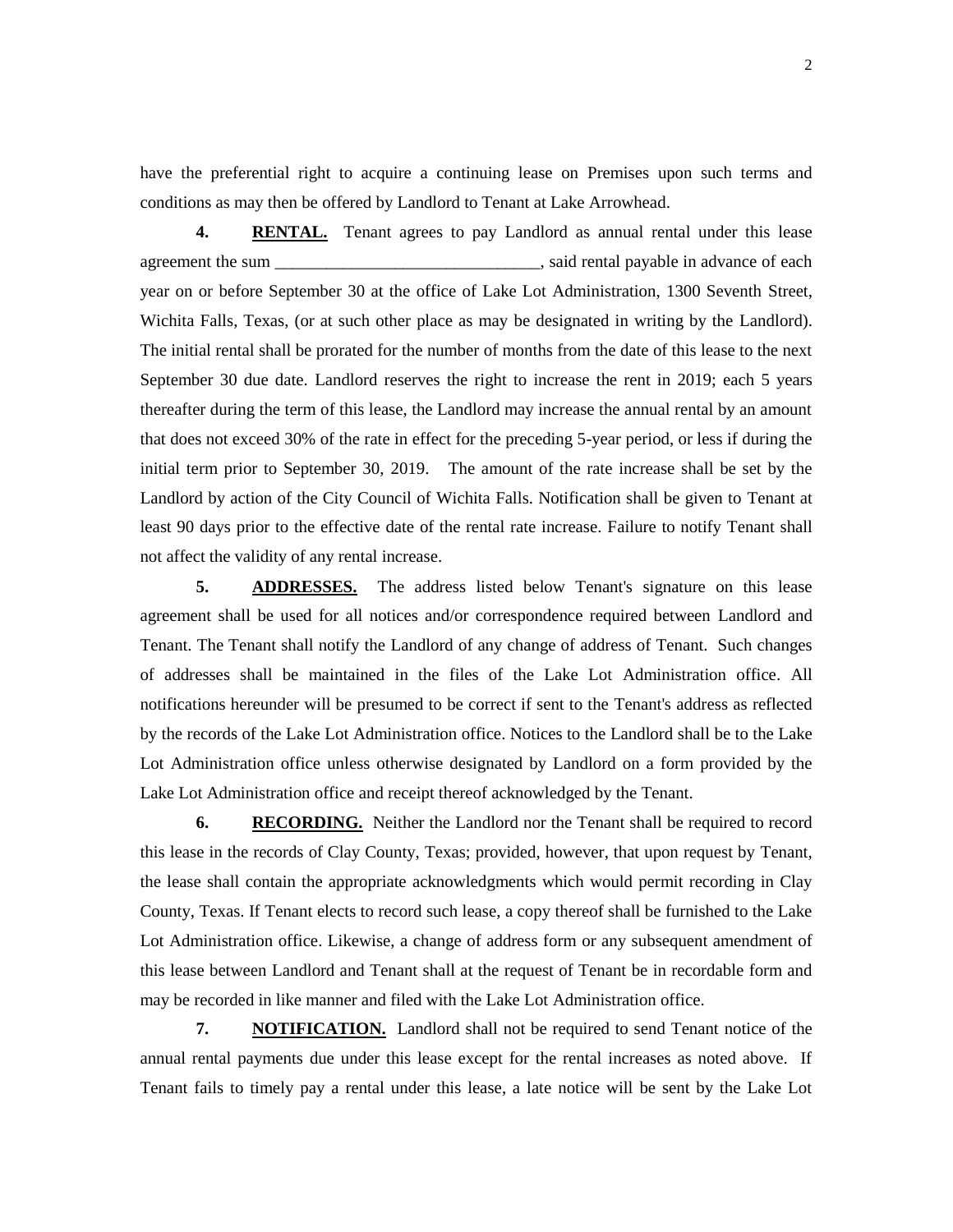Administration office by certified mail to the last address of Tenant on file with the Lake Lot Administration office. The Tenant will have until October 31 to pay the delinquency, along with a late fee of One Hundred Dollars (\$100.00) or as amended by Landlord via City of Wichita Falls current fee ordinance. If the payment of the delinquency and late fee are not received by the Lake Lot Administration office on or before October 31, this lease shall be deemed terminated without further action by Landlord.

**8. NO COMMERCIAL USE.** Tenant shall not use the Premises nor any part thereof for commercial purposes, but only for residential purposes.

- **a.** Signs
	- **(1)** Tenant shall not construct, maintain or permit any advertising or display sign, billboard or sign or advertising structure of any kind on Premises, except for garage sale signs pursuant to 24.
	- **(2)** Printed or painted signs advertising such improvements for sale larger than 16 square feet are only allowed with written consent of the Landlord.
- **b.** Private notices and advertisement are prohibited on Premises.

**9. CONSTRUCTION.** Buildings, structures, and facilities, installed or constructed on Premises, shall be of sound and substantial construction and be done in accordance with plans and specifications approved by Landlord. Plans for buildings, structures, and facilities shall meet the minimum standards provided for similar construction within the City of Wichita Falls, and shall be approved by the Building Inspection Department of the City of Wichita Falls prior to the construction or installation. Such plans and specifications shall be furnished by Tenant at Tenant's expense. All construction and improvements made to Premises shall comply with all applicable City, State, and Federal building, health, and sanitation rules and regulations. Tenant shall construct no building, structure, or facility without first obtaining a proper permit for such work from the applicable department of the City of Wichita Falls. All buildings, structures, and facilities shall be constructed substantially in accordance with the plans and specifications previously approved by Landlord in good and workmanlike manner, and Tenant shall keep same maintained in good repair and appearance. During the term of this lease, the Tenant agrees to correct any substandard or otherwise undesirable conditions resulting from failure to properly maintain structures, grounds, or facilities. If on the date of this lease, there are buildings, structures, and/or facilities located on Premises, the Landlord shall have the Building Inspection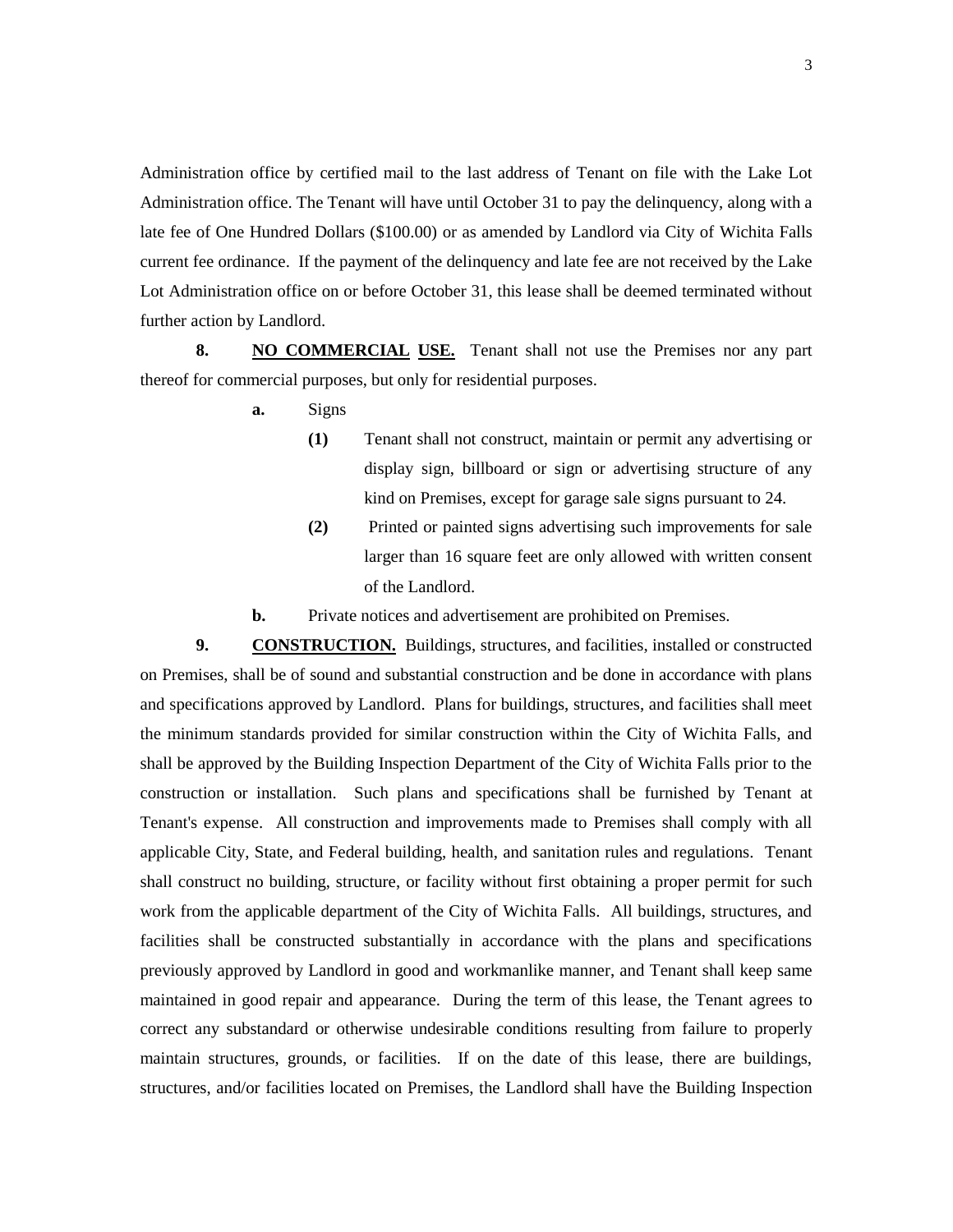Department and such other departments as are appropriate, inspect the property to determine if such buildings, structures, and facilities meet the minimum standards set by the City of Wichita Falls. If such inspection reveals failure to meet such minimum standards, then a report shall be given to Tenant of the needed repairs to meet such standards. Tenant shall have 6 months after receipt of such inspection report to bring Premises up to the minimum standards set forth in the inspection report, provided that for good cause the City Council of Wichita Falls or its designated representative may extend such time period an additional 6 months. Tenant shall pay the appropriate City fees for all permits and inspections save and except the initial inspection provided for above. Failure to comply with these requirements shall be cause for termination of this lease.

### **10. MAINTENANCE.**

- **a.** Tenant shall keep Premises clean of trash, rubbish, garbage, and waste matter of all kinds and will provide such facilities for the disposal of this matter as Landlord shall require.
- **b.** Tenant further agrees to maintain the shoreline, immediately adjacent land and water free of garbage, trash, or other waste. Tenant shall not discharge, nor allow to be discharged any waste of any kind into the waters of Lake Arrowhead, and agrees to abide by all rules, regulations, or other laws related to the maintenance of water quality in Lake Arrowhead as established by Landlord and other local, State, and Federal agencies with jurisdiction over same. Tenant shall indemnify Landlord for any cost associated with the clean-up of any pollution caused by Tenant's use of Premises.
- **c.** Tenant acknowledges that Landlord shall have no obligation to furnish any solid waste collection or disposal system.
- **d.** Tenant shall keep the weeds on Premises mowed to a height not exceeding nine (9) inches, and shall not allow or maintain on Premises any dangerous or dilapidated buildings, structures, or facilities as determined by Landlord in applying the applicable City of Wichita Falls and State rules and regulations.
- **e.** Tenant shall not maintain outdoor storage, as defined by Section 46-217 or successor ordinance of the Code of Ordinances of the City of Wichita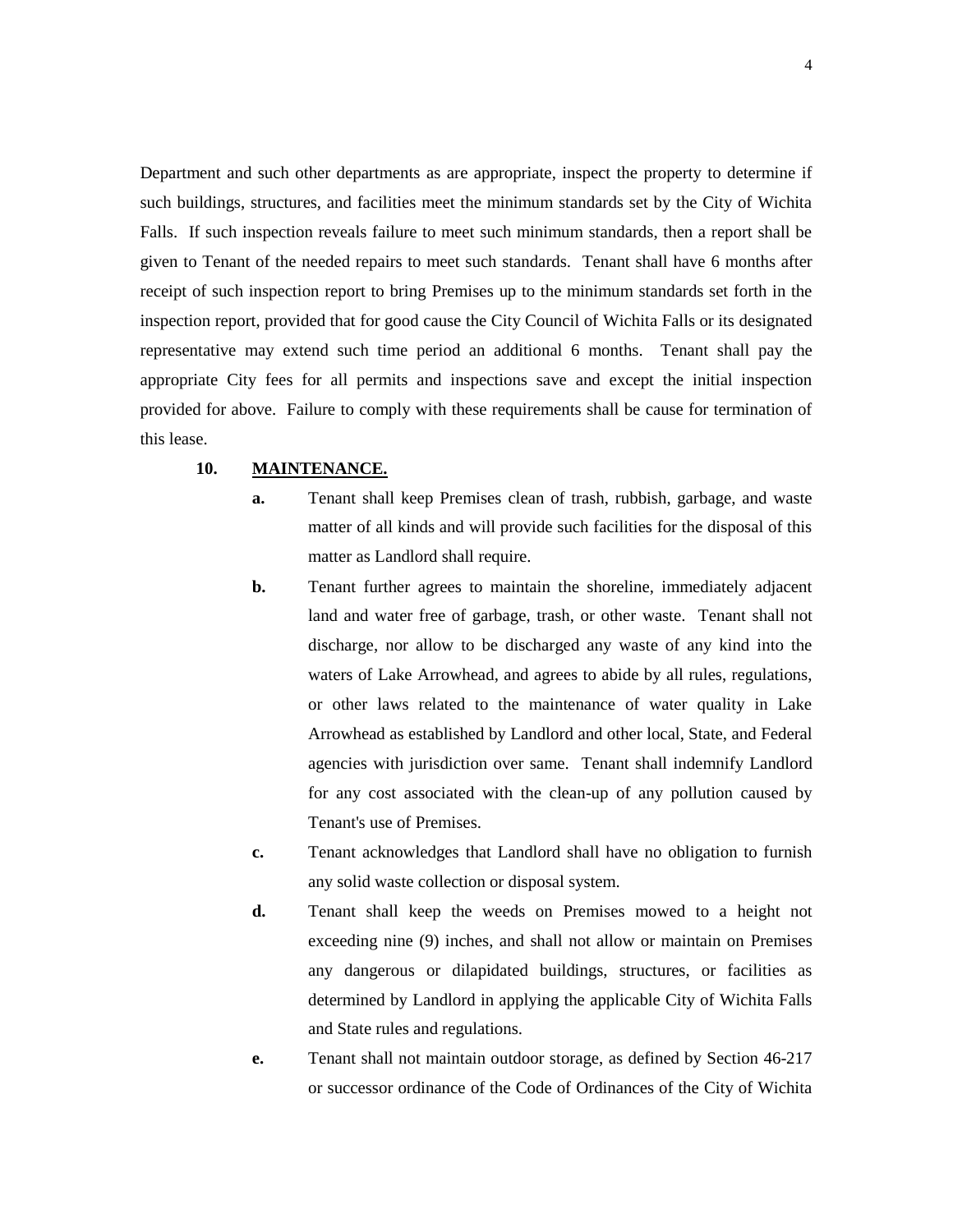Falls, including but not limited to the accumulation of abandoned or junked vehicles, household furniture, appliances or parts thereof.

- **f.** Tenant will not burn refuse, garbage, trash, rubbish and waste on Premises as a means of disposal, except that brush, limbs, branches and vegetation waste may be burned on Premises as approved by county and state authority.
- **g.** Applications for Reservoir Structure permits must be accompanied by a materials list and a sketch showing location, dimensions and construction plans including method of anchoring to insure proper mooring at all times. There will be a one-time application fee of \$25.00, and an annual inspection fee of \$50.00 for all structures, except for boat and crappie houses, which will pay a \$100.00 annual inspection fee. Tenant agrees that Landlord has the right, from time to time, to modify fees via the City's fee ordinance.
- **h.** Wood members containing creosote or metal parts that are irradiated will not be approved for use at the Lake.
- **i.** Landlord shall notify Tenant in writing of Tenant's failure to comply with any of the above provisions as to maintenance of Premises. Tenant shall have 10 days in which to correct the situation set forth in the notice from Landlord (or longer period set by Landlord if such default is of a nature that it cannot be corrected within such period) and if Tenant fails to make necessary corrective action within said time period, then Landlord may make such corrections. Landlord shall be entitled to recover its costs of labor, materials, equipment, and administration in correcting such situation and payment shall be made within 30 days of receipt of statement of such cost by Tenant. Tenant shall pay for any and all inspections after the initial inspection by Landlord at the rates provided for by the appropriate department of Landlord. In the alternative, Landlord may terminate this lease or choose other remedies available herein or by law.

**11. SEWAGE DISPOSAL.** Tenant shall be required to adhere to all City, State, and Federal environmental rules and regulations as to the sanitary disposal of sewage. As of the date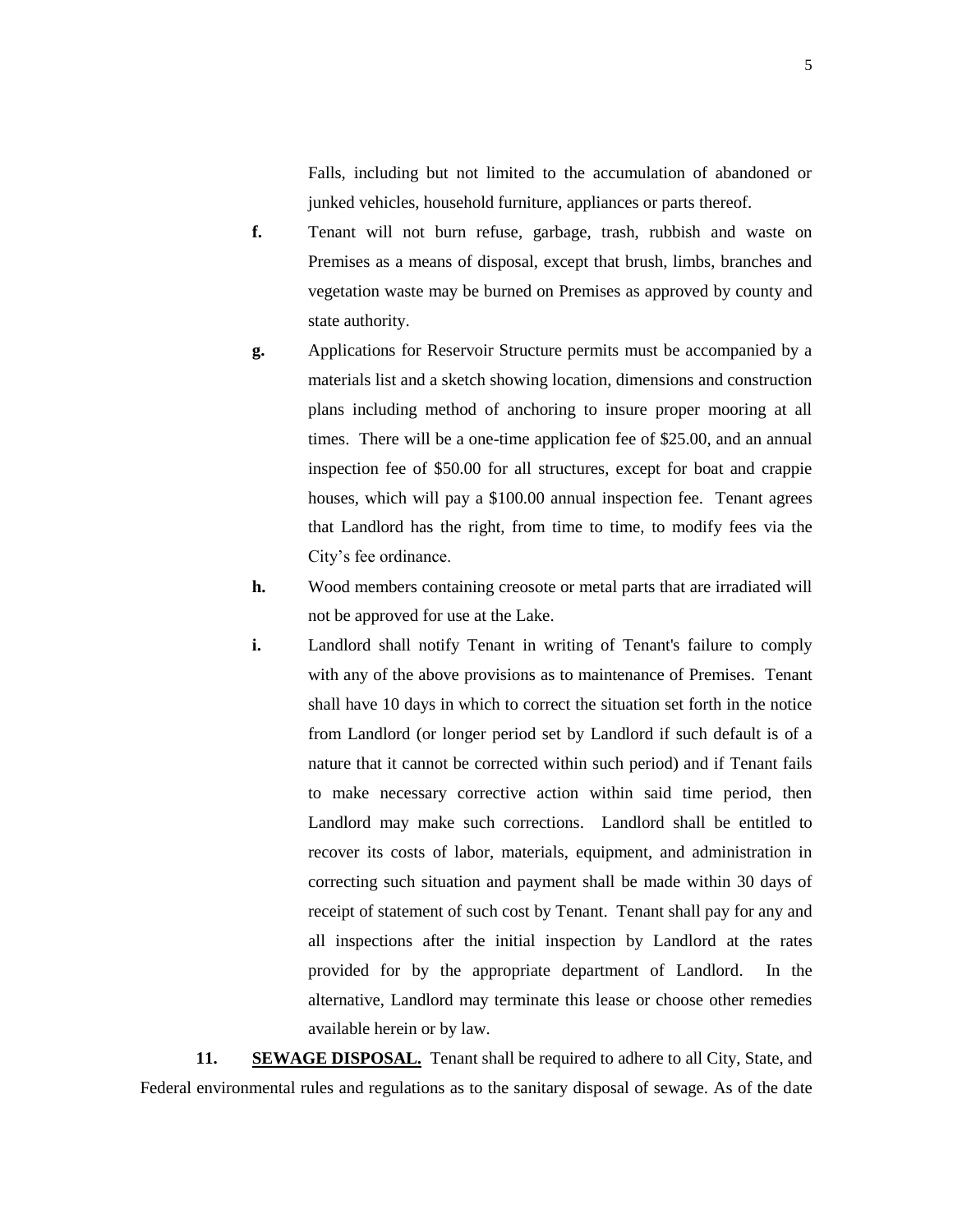of this lease, septic tanks shall be the only sewage disposal facility used on Premises, and such facilities shall be in accordance with the applicable City, State, and Federal requirements and be maintained in proper operating condition at all times. All sewage disposal systems shall be inspected at the beginning of the lease, when the lease is transferred, or whenever there is cause to believe that the sewage disposal system is in non-compliance with the applicable City, State, or Federal environmental rules and regulations as to sanitary disposal of sewage. Fees shall be assessed and paid by the Tenant to the Health Department or such other agency as is appropriate for conducting such inspections.

## **12. ANIMALS.**

- **a.** Tenant shall not house poultry, cows, horses, or other livestock on Premises, unless approved in writing by the City of Wichita Falls, such as to be allowed on a temporary basis only.
- **b.** Tenant shall not breed and/or raise rabbits, chinchillas, dogs, or other domestic animals when raised as part of a breeding operation.
- **c.** Authorized pets must not cause a nuisance to other leaseholders or interfere with the public's use of public areas at the Lake. The Lake Lot Administration office will determine if a pet is a nuisance.
- **d.** Tenant shall restrain all household dogs indoors, kept in an enclosed fence, confined to a run, or held by a person on a leash
- **e.** Tenant shall maintain no more than four household pets in total on Premises.
- **f.** A breeding operation will be deemed in effect when the population of any species of animal on any lot reaches five.

## **13. ASSIGNMENT.**

**a.** Tenant shall have the right to assign or convey Tenant's leasehold rights hereunder as to Premises, provided that such assignment or conveyance shall be filed in the office of the Lake Lot Administration. No assignment or conveyance shall be effective until such time as Premises have been inspected and found to be in compliance with the terms and provisions of this lease, and payment has been made of a transfer fee of \$200.00 or as amended by Landlord via the City of Wichita Falls' current fee ordinance, and all inspection fees as appropriate hereunder.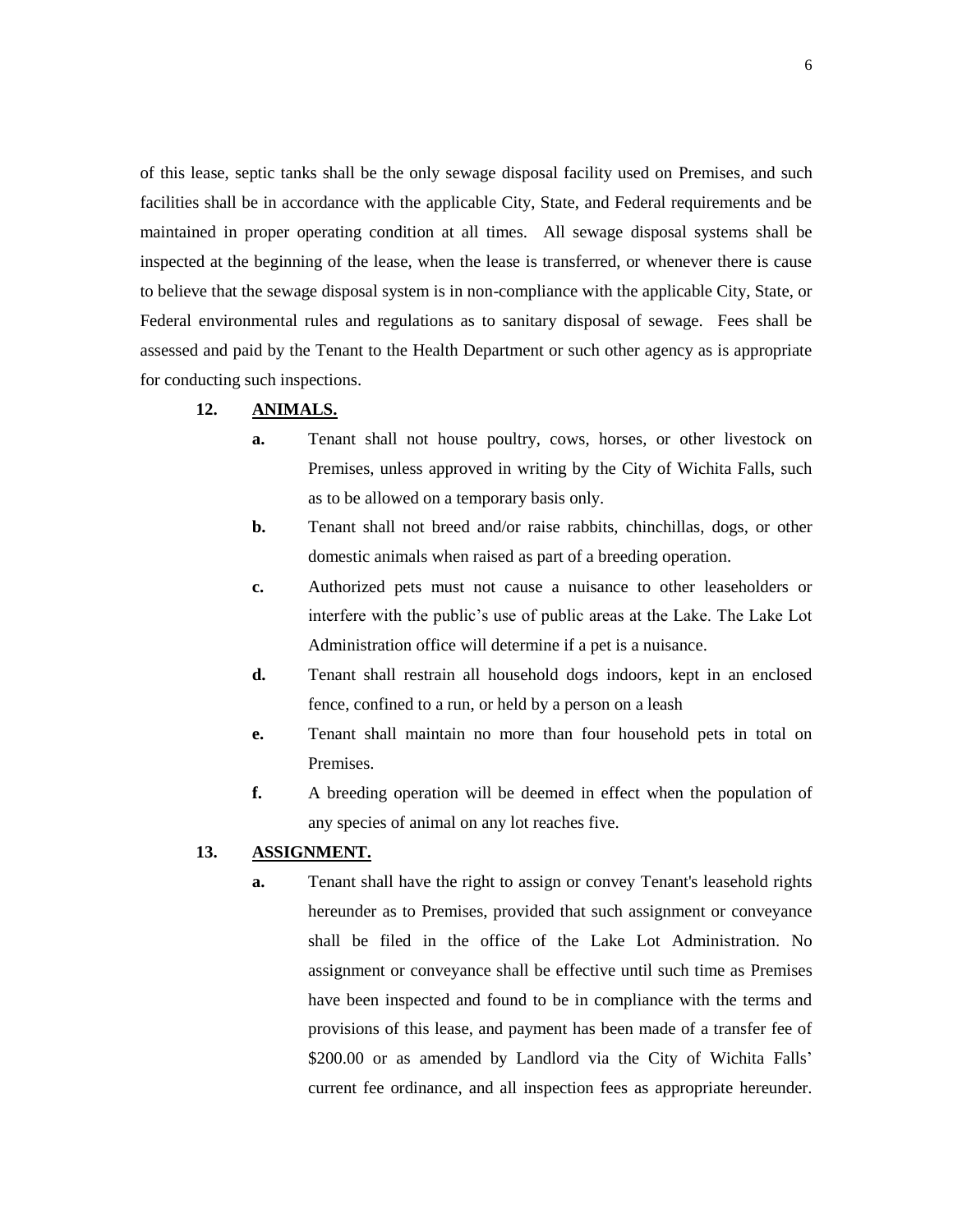Tenant shall remain primarily responsible for the terms and provisions hereunder until such time as the assignment or conveyance has been approved as provided for herein for the payment of the appropriate charges. The party assuming the rights and responsibilities of Tenant hereunder by such assignment or conveyance shall execute an acknowledgment of such assumption under the terms of this lease on a form as provided by the Lake Lot Administration office. All forms provided for under this assignment provision may be recorded in Clay County, Texas, and shall be in a form to permit such recording. Any transfer of ownership occurring as a result of the death of Tenant under his or her Will, or the statutes of descent of distribution of the State of Texas, shall not be considered as assignment hereunder, and any such person taking ownership by virtue of the death of Tenant shall be bound by the obligations of this lease and the rights hereunder. Any party acceding to the rights of Tenant as a result of the death of the Tenant shall file with the Lake Lot Administration office within one year of the Tenant's death, notice of such ownership and assume responsibilities and rights under the lease on a form as provided by the Lake Lot Administration office.

- **b.** Septic Inspection Required. Before any lease at the Lake is assigned, the Tenant-Assignee shall obtain an inspection of the septic system from an inspector approved by the Wichita County Public Health District demonstrating that the system is functioning as designed, is not a public health nuisance, and is in compliance with applicable laws.
- **c.** A lease on which there is a septic system that cannot pass inspection will only be transferred upon completion of a signed acknowledgment by the new Tenant-Transferee that the new Tenant-Transferee is aware of the failing septic system and will either repair the septic system or surrender the lease interest back to the City (with no reimbursement of rents paid) within 30 days of the transfer.

**14. ROADS AND RIGHT-OF-WAYS.** Landlord shall provide maintenance for the primary roads serving Premises; however, Landlord shall not be obligated to any specific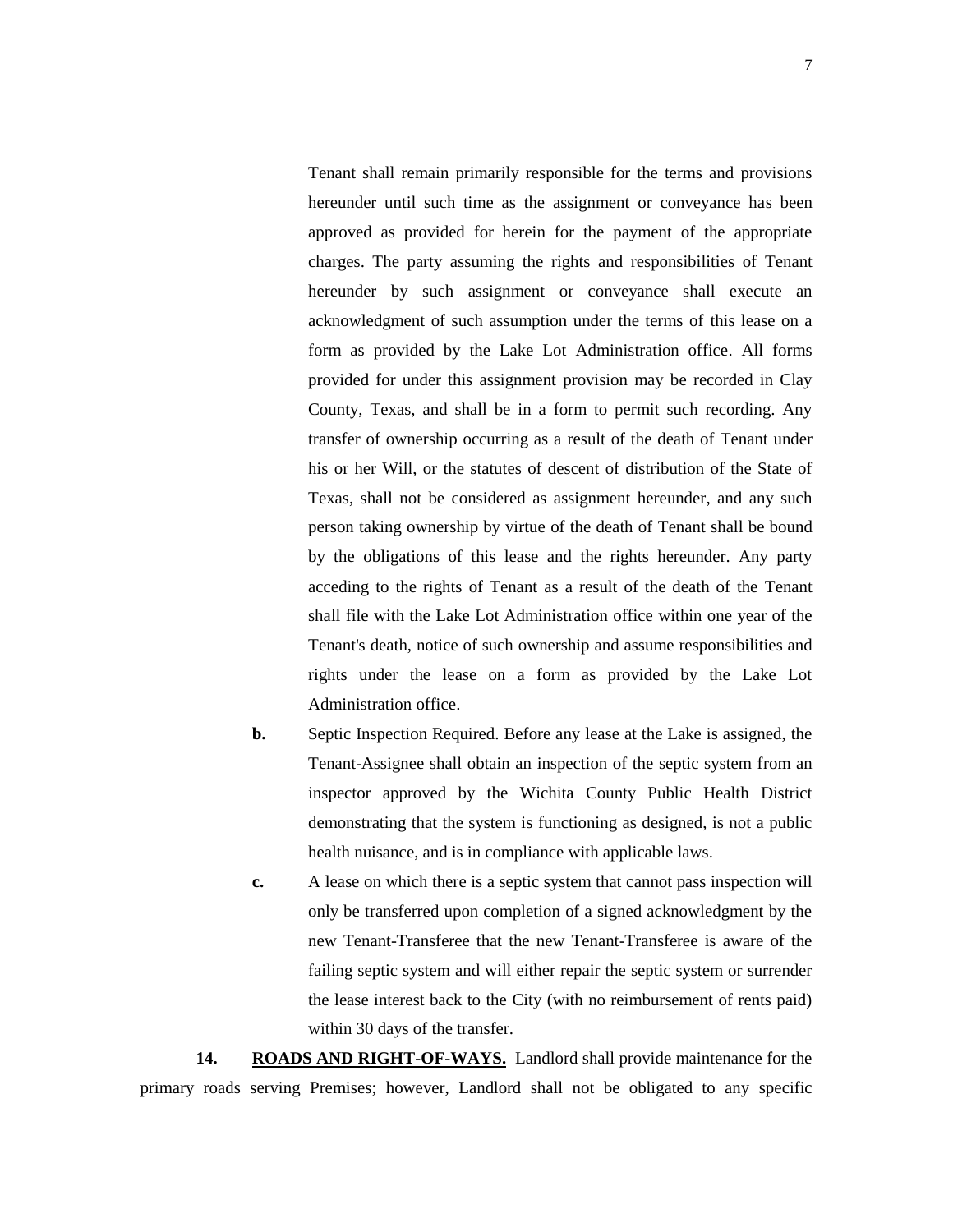standard of maintenance. Landlord is not obligated to use concrete, asphalt, or seal coat roadway surfacing. Landlord shall have the right to sublet the maintenance of such roads to Clay County or other responsible authorities. Tenant is granted a non-exclusive right-of-way over the roads, and if the leased premises do not adjoin the primary roads, the Tenant is granted the right-of-way from said primary roads to Premises. The Tenant shall be responsible for the maintenance of any such rights-of-way from the primary road to Premises. If Premises is adjacent to the waters of Lake Arrowhead, then Tenant is granted a non-exclusive right-of-way, and access between Premises and the waters of Lake Arrowhead. Such right-of-way, easement, and usage shall be in accordance with the rules and regulations adopted by the Landlord, and shall provide for the safety and non-pollution of the waters of Lake Arrowhead. Tenant expressly understands and agrees that if the Landlord decides to expend funds to improve the roads, that Landlord may, but is under no obligation to, expend funds to improve the roads, that Landlord may, but is under no obligation to, expend funds in excess of those realized from the rental received from Lake Arrowhead lease lot rentals on a per annum basis, less any amount expended to provide other services hereunder, and under similar leases. Landlord has sole discretion regarding any decision to improve the roads.

**15. WATER LEVEL.** It is further agreed and understood by and between the Landlord and Tenant that in the event, through appropriate action by the City Council of Wichita Falls, a determination is made to raise the water level in Lake Arrowhead by raising the dam thereof to a level that would cause flooding of the leasehold rights of Tenant, then Landlord shall give Tenant notice in writing by a certified letter to the address of Tenant as reflected by the records of the Lake Lot Administration office set forth herein. The notice shall advise Tenant of the actions of the City Council of Wichita Falls and set a date for the removal of the improvements on Premises owned by Tenant which will be necessary as a result of the proposed action of the City Council of Wichita Falls. In the event Tenant fails to remove Tenant's property as provided for in said notice within 120 days or such additional time period as set by said notice, Landlord may remove the same and Tenant agrees to pay Landlord for the cost thereof, including the reasonable cost of supervision.

16. **TAXES.** Tenant agrees to pay and discharge all taxes and assessments which now or hereafter may be taxed, assessed, levied, or imposed upon Premises, any leasehold interests, or any improvements placed thereon.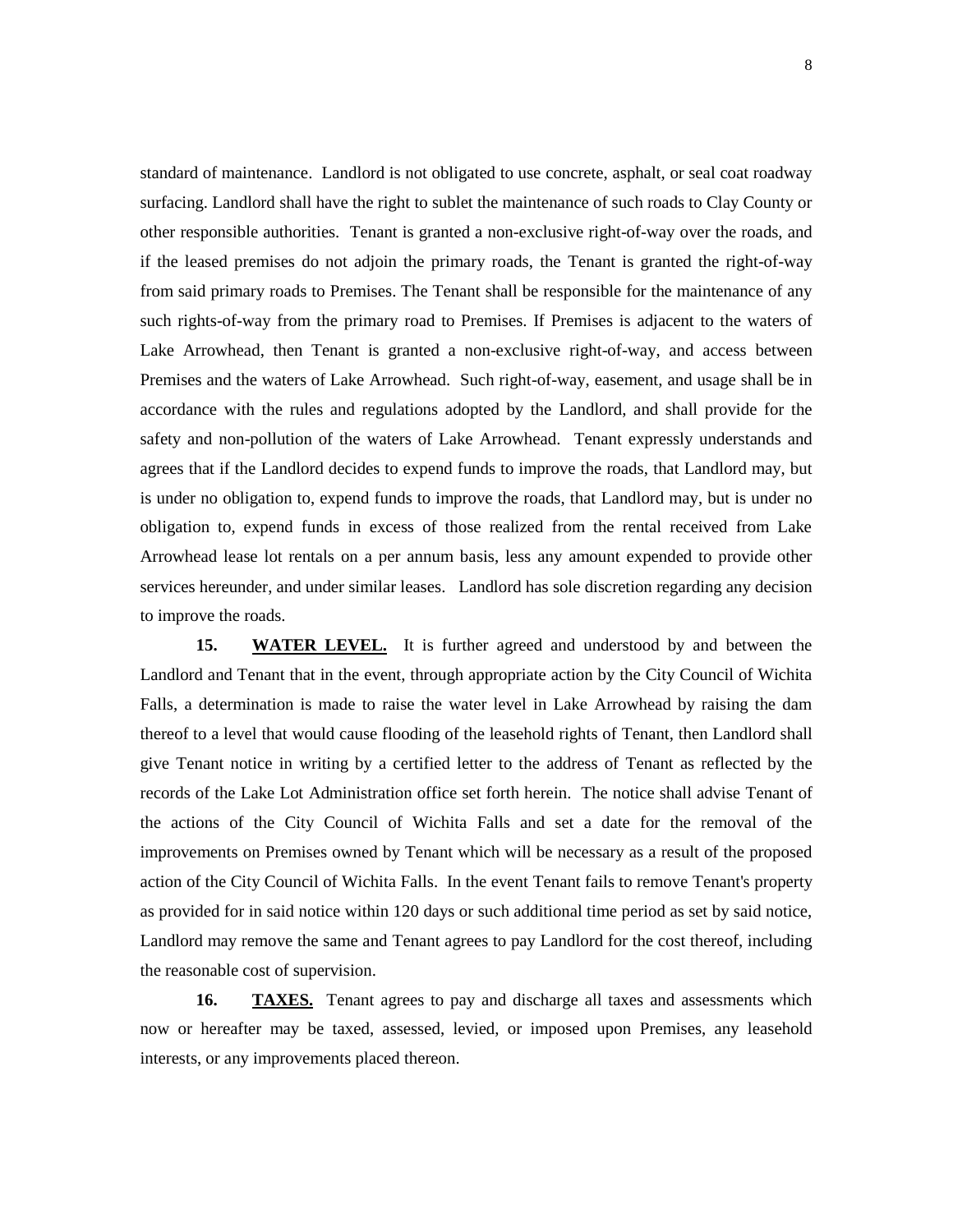**17. FINANCING.** The other provisions of this lease notwithstanding, Tenant may secure any obligation to finance improvements upon Premises by a lien upon such improvements and upon Tenant's rights in the Premises. A photocopy of any such obligations must be on file with the Lake Lot Administration's office, together with the current name and address of the lienholder, and the receipt of which shall be acknowledged by the Landlord by the execution of the "Consent to Mortgage of Leasehold Estate" form provided by the Lake Lot Administration office. . Landlord shall, provided that the "Consent to Mortgage of Leasehold Estate" form has been executed, notify the lienholder in writing of any default in Tenant's obligation under this lease. The lienholder shall have ninety 90 days upon receipt of said notice within which to cure said default and, should said default not be cured within such ninety 90 day period and should the lease be terminated as a result thereof, the lienholder shall have an additional 30 days to remove the improvements covered by the lien from Premises, provided that the condition of Premises shall not, as a result of such removal, be made substantially poorer than its condition at the commencement of the lease. Provided further that if the lienholder is authorized under the obligation executed by the Tenant, the lienholder may succeed to the rights of Tenant under the lease and assume the obligations of the Tenant and the rights of Tenant as provided for herein, including the reinstatement of the lease as provided for above. At the request of the Tenant and/or lienholder, all instruments involved in regard to such obligations, including the "Consent to Mortgage of Leasehold Estate," shall be in a form that may be recorded in Clay County, Texas.

**18. SURVEY.** The map on file in the office of the Lake Lot Administration of the City of Wichita Falls as to lots and blocks of Lake Arrowhead shall control as to the location of same and Landlord will be under no obligation to conduct a survey of Premises. If Tenant elects to conduct a survey of Premises at Tenant's cost and expense, then a copy thereof shall be furnished to the office of the Lake Lot Administration.

**19. LIEN FOR RENTALS.** Tenant agrees that all buildings or other improvements erected on Premises are charged with a lien in favor of the Landlord for payment of all rentals and/or fees provided for hereunder that may be owed by Tenant to the Landlord under this lease. Said lien shall be subject to any deed of Trust or Mechanic's Lien for the purchase price or construction of such buildings or improvements.

**20. MISCELLANEOUS RULES AND REGULATIONS.** Tenant agrees to obey the following rules and regulations: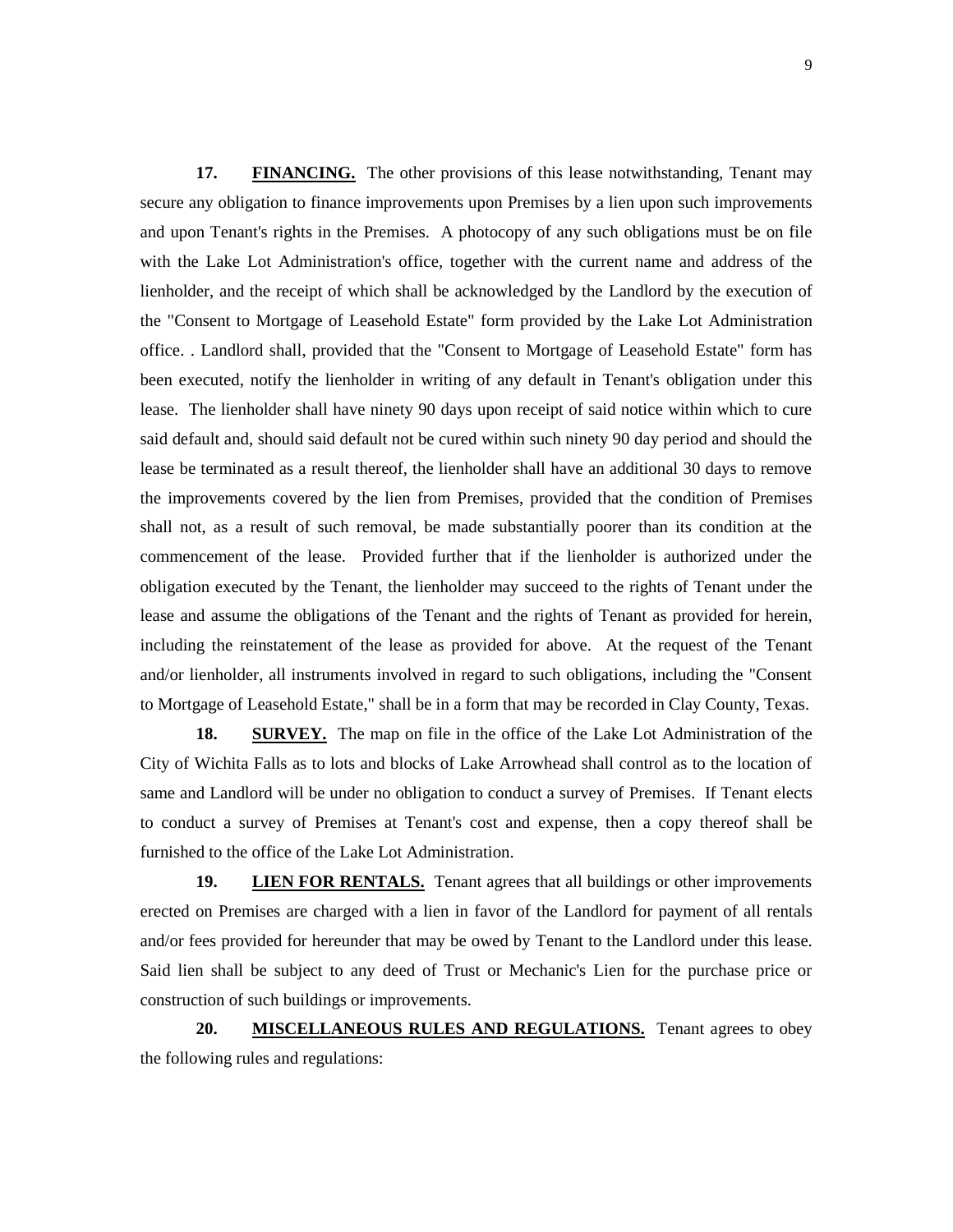- **a.** Tenant shall not use Premises at any time in any manner or for any purpose in conflict with or contrary to the penal statutes of the State or Federal government.
- **b.** Tenant shall not make any use of Premises which would constitute a nuisance.
- **c.** Tenant is under the absolute obligation to use Premises in a manner that shall prevent the pollution of the waters of Lake Arrowhead in any manner.
- **d.** Tenant shall comply with the publication "Lake Arrowhead Rules, Regulations and Building Restrictions" as provided by the office of Lake Lot Administration of the City of Wichita Falls including all existing or future amendments thereto.
- **e.** Tenant shall not erect any fences, walls, enclosures or any detached structure on any part of Premises so as to extend forward of the front building line or the setback lines of Premises without the written consent of the City.
- **f.** Upon discovery, the City may remove any unpermitted items, structures or improvements, including but not limited to fences, picnic shelters, storage buildings, piers, docks, boat houses, and crappie houses, which are found to be placed on any other property not on Premises.

## **21. USE OF WATER.**

**a**. Tenant may not use water drawn directly from the Lakes on Premises for any purposes, unless Tenant has a written permit from the City to do so. The City is under no obligation to issue Tenant such a permit. Should the City issue a water use permit to Tenant, Tenant shall pay an annual permit fee of \$250 or as amended by Landlord via City of Wichita Falls current fee ordinance. Tenant agrees to abide by any and all water use rules set by Landlord for water drawn directly from the Lake. Landlord's water use rules will be consistent with the City of Wichita Falls' drought policy. Tenants are limited to the use of a ¾ hp pump and a one-inch diameter discharge line for water extraction from the lake.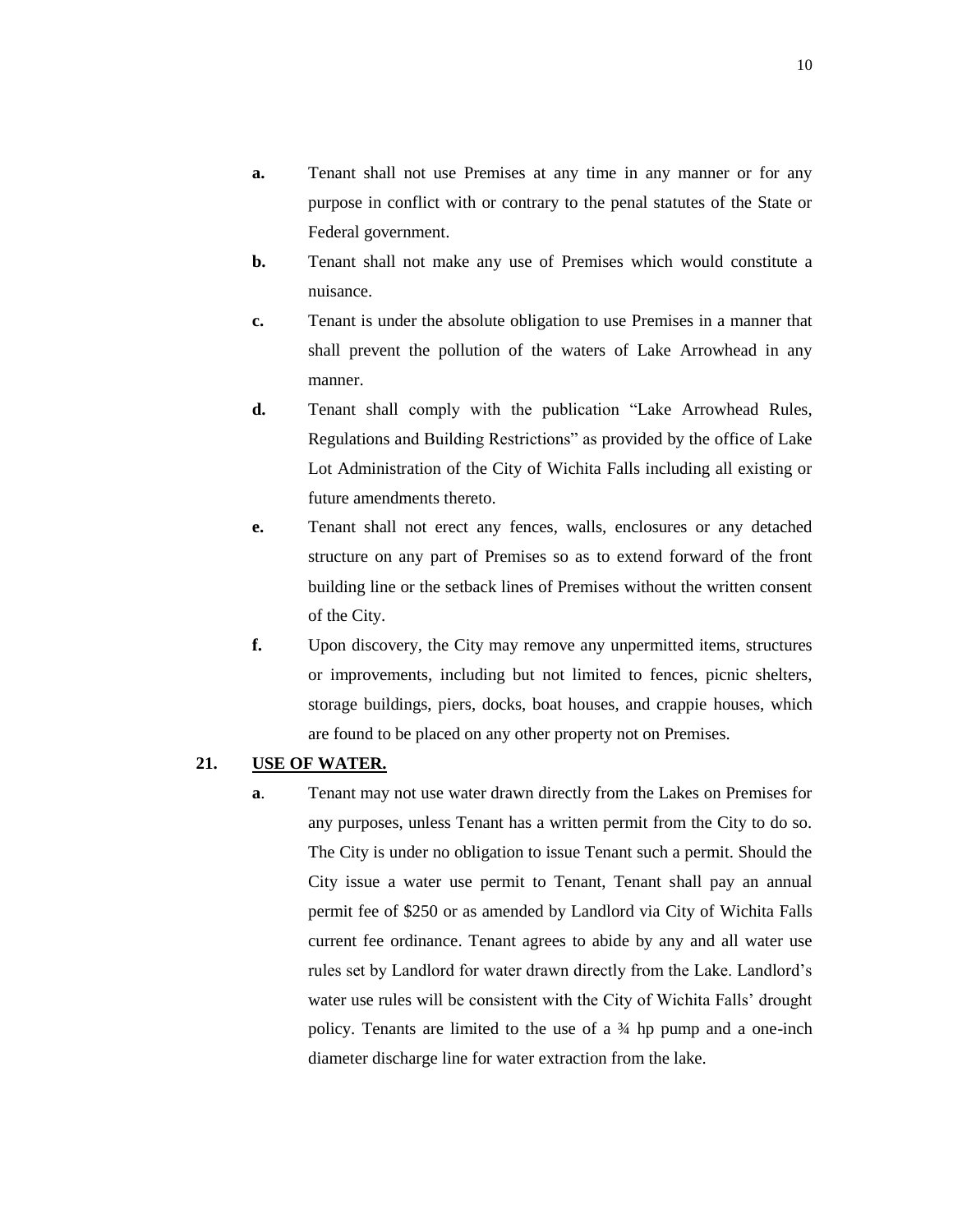- **b.** Tenant shall not dig water wells on Premises. Tenant will be permitted to maintain any water well which was already in existence as of November 5, 2013, provided the Tenant gives written notice to Landlord of the existence of the well within 30 days from the initial execution date of this lease. When written notice of a well has not been provided to Landlord, or if a well is created thereafter, Tenant shall cap and safely close the well at Tenant's expense within 30 days of a written order to do so by Landlord.
- **c.** Landlord shall inspect and permit all authorized wells on a yearly basis. The annual well permit shall be \$100 or as amended by Landlord via the City of Wichita Falls' current fee ordinance.

# **22. USE OF LAND BETWEEN THE LAKE SIDE ELEVATION LINE AND WATER LEVEL OF THE LAKES**

- **a.** Applications for Limited Use Permits
	- **(1)** Tenant shall make application for permits on proper forms obtained from the Lake Lot Administration office.

#### **b.** Permits For Alteration of Reservoir Water Line.

- **(1)** Should Tenant desire to alter, change or realign the Lake water line on City property by channeling, digging, scraping or moving of earth, Tenant MUST first file application with plans with the Landlord and must obtain written approval by limited use permit prior to doing any work of this type. Any individual, organization, business entity, developer of real estate subdivisions or other party who desires to move earth below the spillway elevation must obtain any requested permits for the project from the U.S. Army Corps of Engineers, and must submit proof of same with any application for limited use permit from the City.
- **(2)** When it has been determined by the City that such plans are in order, approval may be given and a limited use permit issued to Tenant.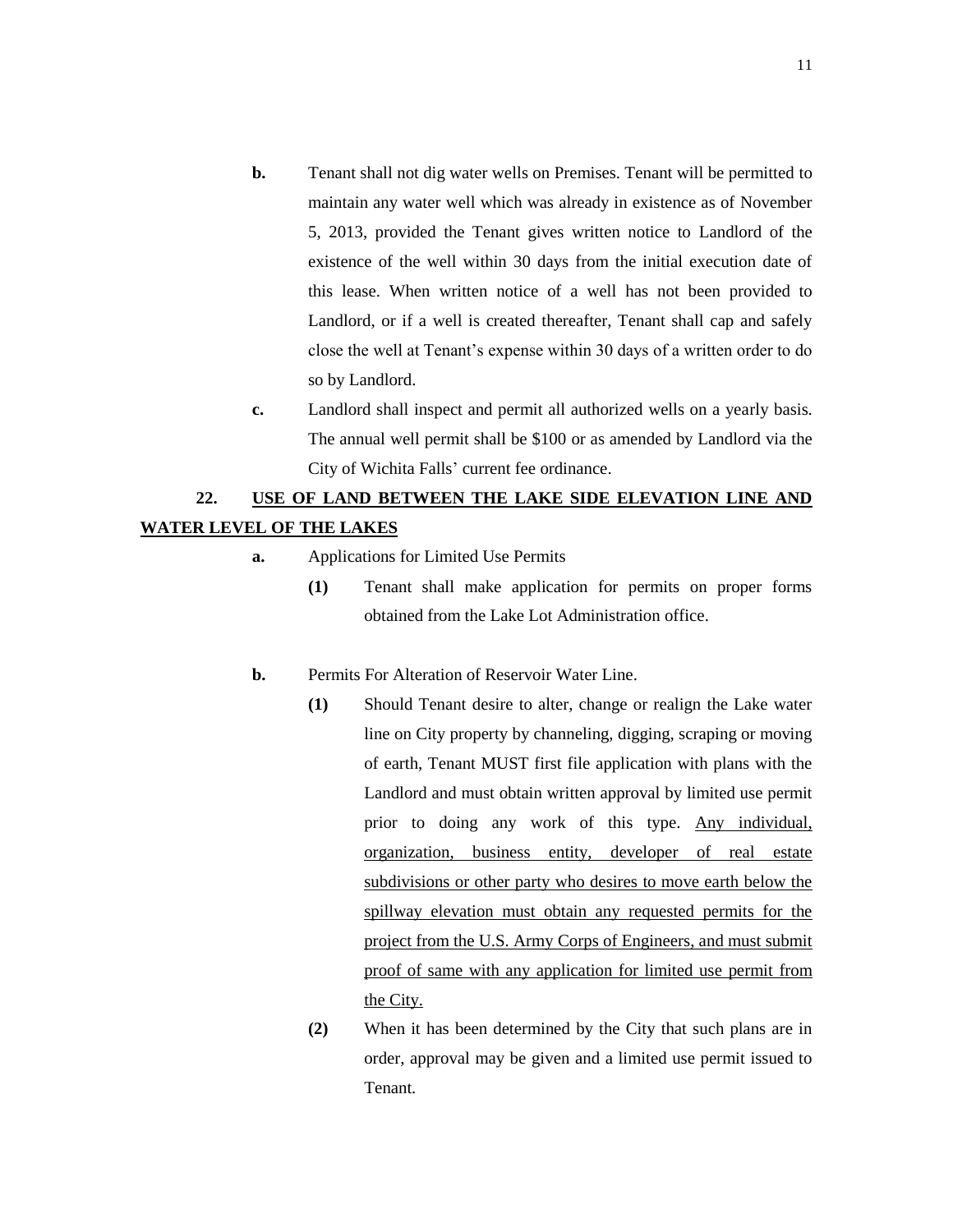- **(3)** Tenant shall not dig or cut channels across the Lake Side Elevation Line.
- **(4)** As a general rule, filling will not be allowed between the 926 and the 930 feet contour elevations unless proper bulkheads are installed and maintained. Plans for such bulkheads must be received and approved in writing by the Landlord prior to any construction being permitted.
- **c.** Permits to Install and Construct Reservoir Structures.
	- **(1)** Reservoir Structures will not be allowed on the Lake except by limited use permit granted by the City for such construction, and in accordance with City specifications. All Reservoir Structures over water at the Lake will be inspected and permitted by the City or removed from City property. Boat houses and crappie houses may only be constructed at the Lake if such structures have windows or if they are not fully enclosed.
		- **(a)** The owner must pay the annual permit fee.
		- **(b)** The owner must maintain all reservoir structures in good condition.
		- **(c)** If the boat or crappie house is deemed to be a contaminant or contributes to the contamination of the water supply by the City, or is required to be removed by any authorized governmental agency, all permits and permissions shall be canceled and immediate removal of the boat or crappie house shall be required at that time.
		- **(d)** Boat and crappie houses must be readily accessible as reasonably necessary for inspection at all times by Landlord, and must have adequate windows for interior inspection, or Tenant must be on-site for any required inspection.
- **d.** Permits for Reservoir Structures will only be granted to Tenants of waterfront lots.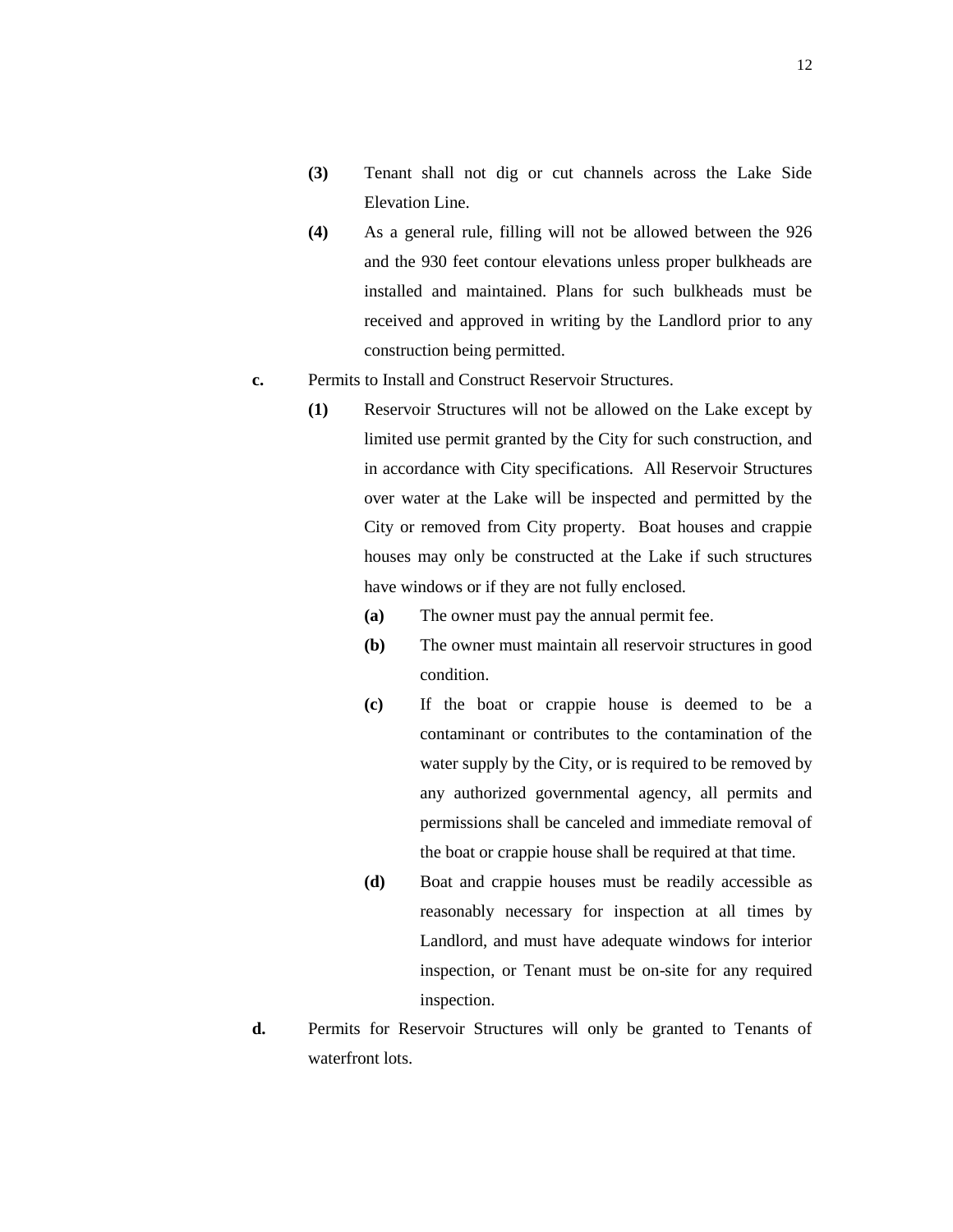- **e.** Reservoir structures will be limited to a maximum total length of not more than 100 feet perpendicular to water line at the Spillway Elevation. Exceptions to this length requirement may be granted at this discretion of the City Staff after due consideration is given to the lay of the lots on which the Reservoir Structure will be located and the lay of surrounding lots. At no time will a Reservoir Structure be permitted that will constitute a hazard to navigation or use of the Reservoir or interfere with existing structures.
- **f.** All Reservoir Structures must be securely moored adjacent to the Tenant's leased lot in an approved manner at all times and anchored properly in order to prevent such from becoming unmoored and floating away during periods of high water or inclement weather. Installation of all Reservoir Structures are in all instances subject to the approval of the City. Metal barrels and metal drums will not be approved as buoyancy for Reservoir Structures.
- **g.** No Reservoir Structure will contain sanitary facilities or, with the exception of boat and crappie houses, be enclosed. No Reservoir Structure shall contain living quarters of any kind.
- **h.** After inspection of property, review of plans contained in the application, and payment of prescribed fees, a building permit for a Reservoir Structure will be issued if the plans conform to the City's specifications. When the Reservoir Structure is completed, the owner will request, and the City will conduct a final building inspection, and upon approval by the City after final building inspection, Reservoir Structure tags will be issued by the City. One tag will be affixed to the Reservoir Structure so that the tag will be visible from the Reservoir and another tag will be affixed to the Reservoir Structure so that it may be seen from the road or street.
- **i.** Any unpermitted Reservoir Structure is subject to removal by the City with all costs assessed to tenant or owner of the Reservoir Structure.

## **23. GASOLINE AND OIL STORAGE**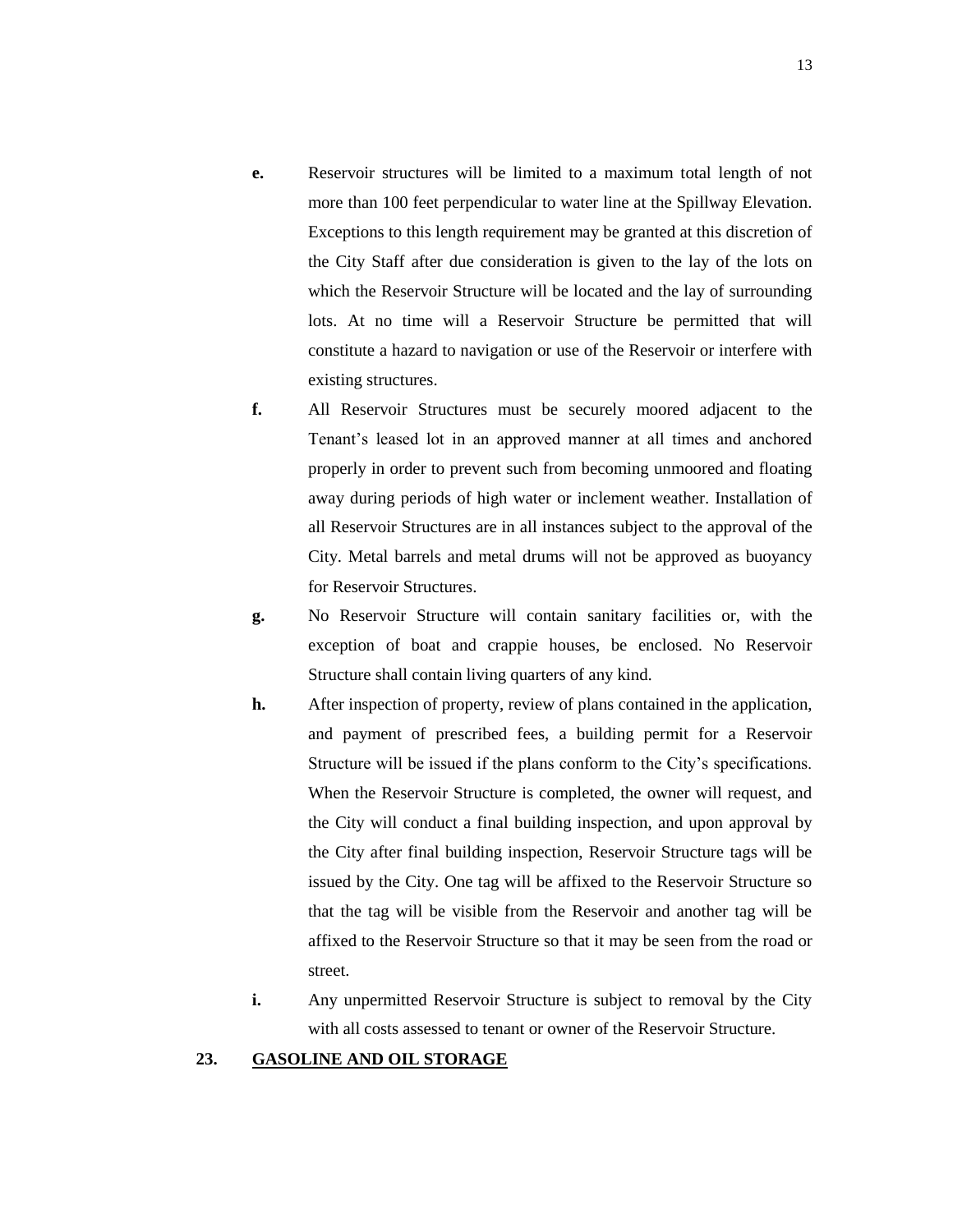**a.** Tenant will not dump petroleum products whatsoever or similar products shall at any time be dumped in, on or about Premises.

# **24. GARAGE AND YARD SALES**

- **a.** Tenant may not conduct more than 4 garage and yard sales combined in any calendar years.
- **b.** No garage or yard sale will be conducted for more than 3 consecutive days.
- **c.** Signage will be permitted only on the Tenant's Premises and only during the days of the sale.
- **25. HUNTING.** Tenant shall not hunt nor allow hunting on Premises.

**26. PARKS AND BOAT RAMPS.** The Landlord currently maintains numerous parks and boat ramps at Lake Arrowhead. The level of maintenance of these areas shall be determined solely by Landlord, and Landlord reserves the right to cease maintenance of these parks and boat ramps in the future.

- **27. BUILDING RESTRICTIONS**
	- **a.** Use of Premises
		- **(1)** Tenant shall use Premises only for private single-family residence purposes. Tenant shall not install or maintain any store, flat or apartment house, though intended for residential purposes, nor erect or maintain any building of any kind whatsoever on Premises, except private dwelling houses and such outbuildings as are customarily appurtenant to residence.
		- **(2)** Tenant shall not allow occupancy of each dwelling house by more than a single family.
	- **b.** Tenant shall not erect a residence more than two stories in height on Premises.
	- **c.** No Temporary Structures.
		- **(1)** Tenant shall not, temporarily or on a permanent basis, locate or otherwise maintain on Premises any temporary structure, tent, or motor vehicle; provided that it is not the intention of this paragraph to exclude the temporary parking of passenger automobiles on any portion of the garage driveways or the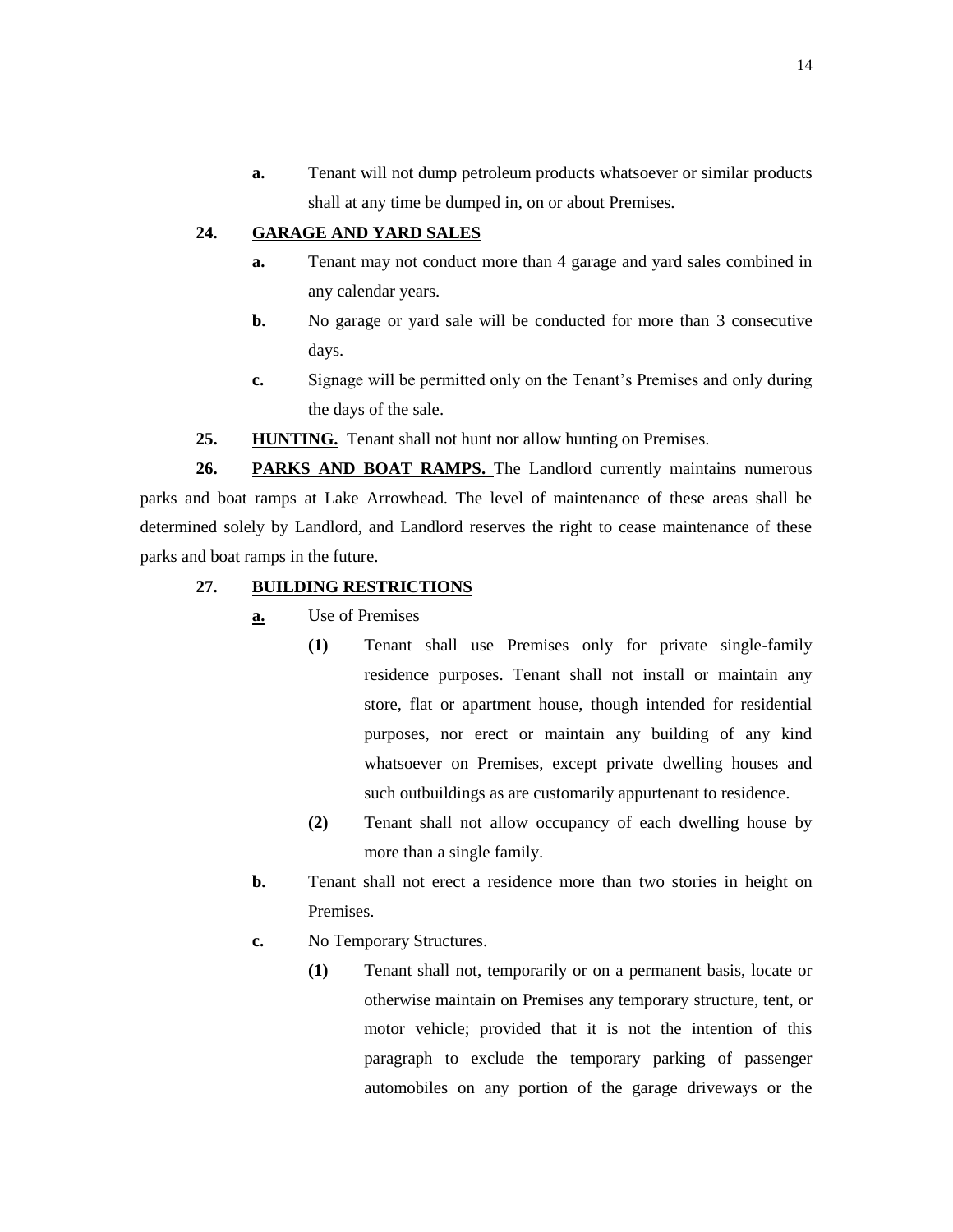adjacent street located in front of the building limit or setline line of Premises.

- **(2)** Tenant shall not move a house from a different location onto Premises, without first receiving City approval in writing.
- **(3)** No residential use of motor homes and campers on Premises. No water or sewer connection shall be allowed to be connected to motor homes or campers.
- **d.** Limitation of Use of Garage as Residence. Tenant shall not allow occupancy of any garage or servant's house on Premises as a residence of any person.
	- **e.** Tenant shall not participate in any criminal activity.
- **f.** Development Control.
	- **(1)** Building Control.
		- **(a)** Tenant shall not erect or maintain on Premises any building, outbuilding, fence, wall or other structure, or any addition thereto or change therein, unless and until the City approves the plans and specifications in writing in accordance with the procedure as hereinafter provided.
		- **(b)** Tenant shall not erect or maintain on Premises any building, outbuilding, fence, wall or other structure, or any addition thereto or change therein, unless in compliance with the building and fire codes and other relevant regulations adopted by the City.
	- **(2)** Approval of Building Plans. Tenant must obtain approval of all the building plans as submitted in writing from the Property/Lake Lot Administration Office and from the Building Official of the City before construction is started.
	- **(3)** Materials Control.
		- **(a)** The City shall maintain control over types of materials to be used in construction in accordance with the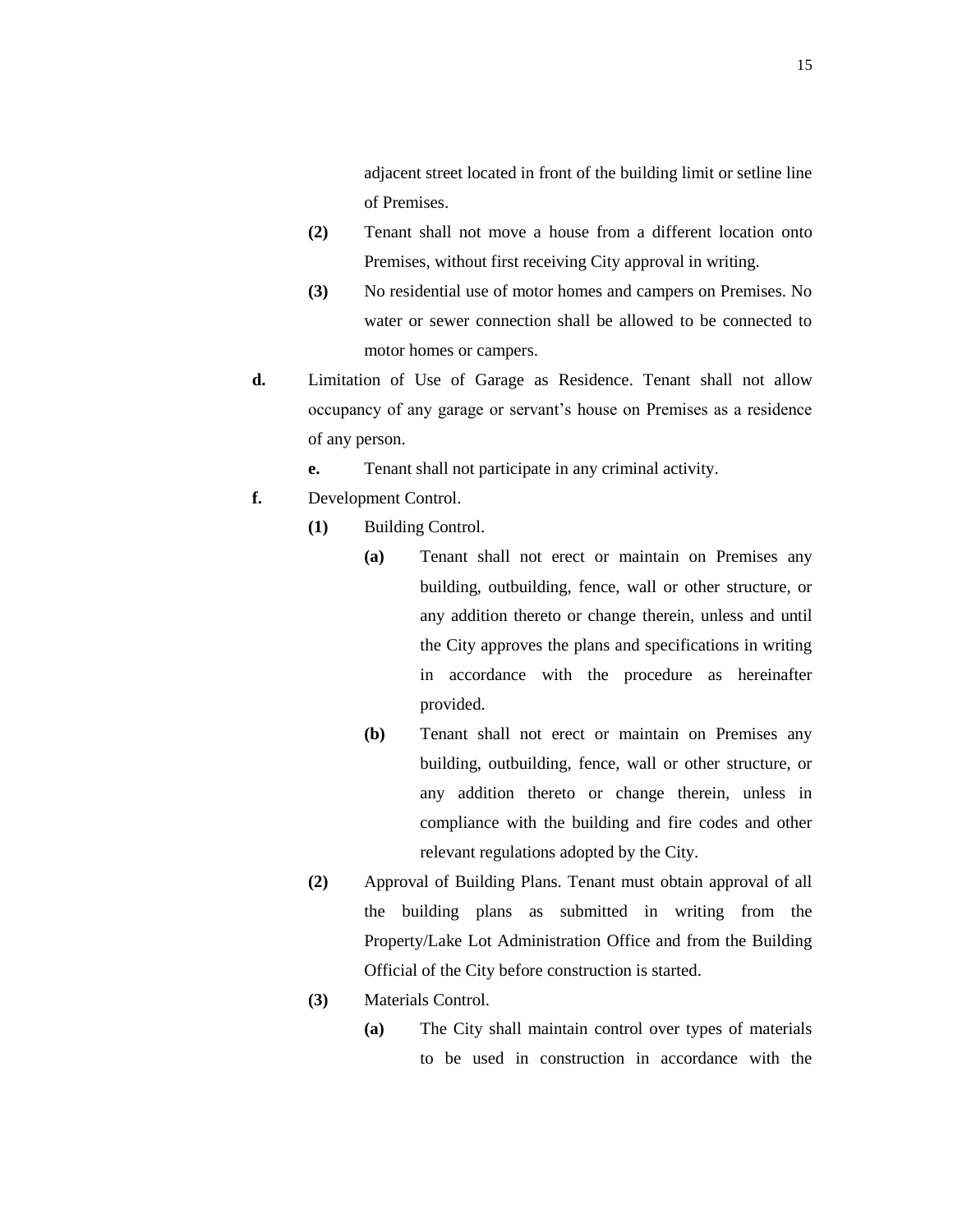building and fire codes and other relevant regulations adopted by the City.

- **(b)** The City shall approve the construction materials for structures.
- **(c)** The City shall approve the materials and grades for roofs.
- **(4)** Building Location. Tenant shall not erect any residence or part thereof on Premises nearer to the front street, or the side street, than the front building setback or the side building line of the plot on which said building may be erected, as shown by the plat, nor shall Tenant erect or maintain such residence or any part thereof nearer than 5 feet from the inside property line of such property; provided that the City may in its sole discretion authorize minor variations with respect to the building lines, but in no case shall such minor variations exceed six inches.
- **(5)** Minimum Square Footage. New construction on Premises of cabins or homes, and new installations of manufactured homes, must be a minimum of 1,000 square feet in size.

## **(6)** Permits for Work on Premises.

- **(a)** Tenant shall obtain a permit from the City before engaging in dirt work, fence construction, drainage, and Reservoir Structures. Tenant must provide a simple drawing of the proposed work in order to obtain a permit.
- **(b)** Tenant shall obtain a permit from the City Building Official for construction of structures or location of manufactured homes. Building permits may only be obtained from the Building Official after the Property/Lake Lot Administration Office has approved the project to be permitted. These permits are to be taken out in the order in which they are listed below: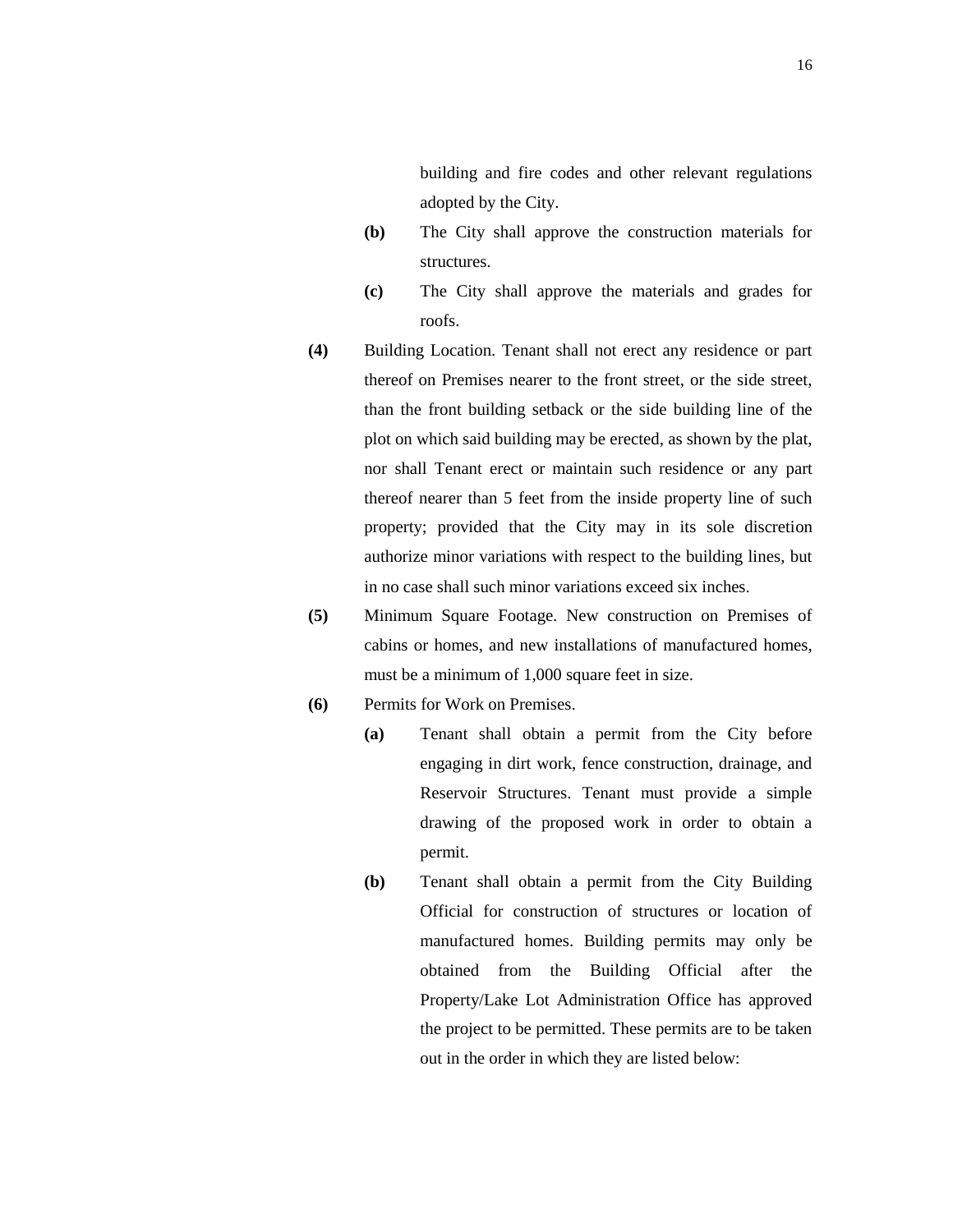- **i.** Building Permit: Before a building permit may be obtained, all plans including a floor plan, site plan and elevations must be approved by the Property/Lake Lot Administration Office and the Building Official. For manufactured home installations, Tenant must furnish a photograph and dimensions of the home with drawings showing the location of the home on the lot.
- **ii.** Electrical Permit: An electrical permit will be necessary as required by the building codes of the City of Wichita Falls.
- **iii.** Plumbing Permit: A plumbing permit will be necessary as required by the building codes of the City of Wichita Falls

### **28. LEASE PAYMENTS AND TAXES**

- **a.** Tenant is responsible to ensure that all payments are received on or prior to the due date.
- **b.** Lake lots are subject to county taxes. Tenant is responsible for all taxes for Premises.
	- **(1)** Should Tenant transfer Premises, the Property/Lake Lot Administration Office will notify the county appraisal office for the county in which the lot is located. The information is updated monthly. Lease holders should check with the county appraisal district to ensure they have been added or removed from the tax rolls.
- **c.** Lease payments are due on or before September 30 of each year along with any additional fees associated with the lease.

**29. BREACH OF COVENANTS.** If Tenant breaches any express or implied covenant of this lease, the Landlord shall have the right to terminate this lease, giving the appropriate notices to Tenant as provided for herein. After the appropriate notices as provided for herein and the time periods have expired for late payment, or the time to cure breaches set forth by Landlord, has expired, then Landlord shall proceed to dispose of Tenant's interest in Premises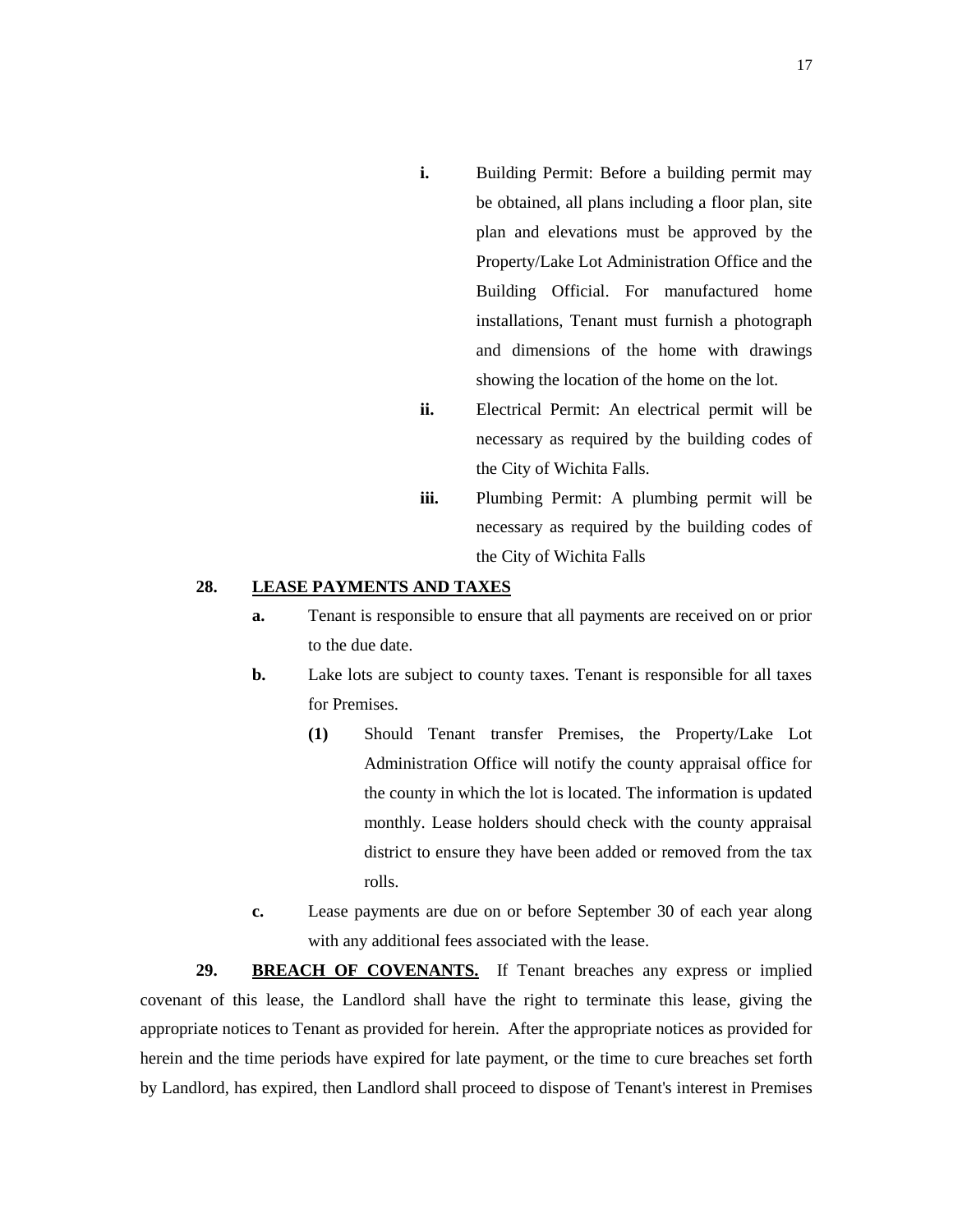in the following manner: Tenant shall have 60 days from the date of termination of the lease by Landlord in which to dispose of Tenant's leasehold rights by assignment or conveyance to person or persons acceptable to Landlord and provided that said person or persons shall satisfy the obligations of Tenant as set forth in the notice of termination. Or the Tenant may, at Tenant's election upon receipt of notice of termination, within sixty (60) days of the date of said notice, remove all improvements placed on Premises by Tenant, but in removing such improvements the Tenant will not damage to any extent any of the property belonging to Landlord or any other person. If Landlord has not made an assignment or conveyance, or elected to remove Tenant's improvements as provided for above within the time period provided, then Landlord shall have the right to enter upon Premises and take possession thereof or at Landlord's option, sell to the highest bidder at either public or private sale, all of Tenant's interest in this lease and the improvements placed thereon. The receipts from the sale shall be applied first to the expense of holding the sale; second to any deed of Trust or Mechanic's Lien outstanding against any buildings or improvements placed on the improvements; third to any indebtedness owed by Tenant to Landlord; and the remainder, if any, shall be paid to Tenant and shall be received by Tenant as full payment of all rights, title and interest of Tenant in and to the leased premises and improvements thereon. Provided, however, that the time periods provided for above shall not prevent Landlord's right to immediate action to abate any nuisance on Premises.

**30. LIABILITY FOR TERMINATION.** In no event shall Landlord, its agents, servants, or employees be liable for any damages, breach of contract, or any action in the nature of trespass of any kind or character for terminating this lease as provided for herein.

**31. INDEMNITY.** Tenant represents and agrees that Tenant has thoroughly inspected Premises covered by this lease prior to execution of the lease Agreement, and has found no hazardous conditions which may cause injury to persons or damage to the property, and Tenant accepts Premises in such condition. Landlord makes no warranties, express or implied, concerning the condition of Premises. Tenant also agrees that Landlord shall not be liable in any manner for bodily injury or death to any person or damage to any property (including the person and property of Tenant) caused in whole or in part by any latent or patent condition or defect on the leased premises or as a result of flooding or high water or as a result of any act or omission of Tenant or Tenant's family members, guests, or licensees, and Tenant specifically agrees to indemnify and hold Landlord harmless from any such claims, demands, or suits for injuries or death to persons or damage to property, regardless of whether such injury, death, or damage was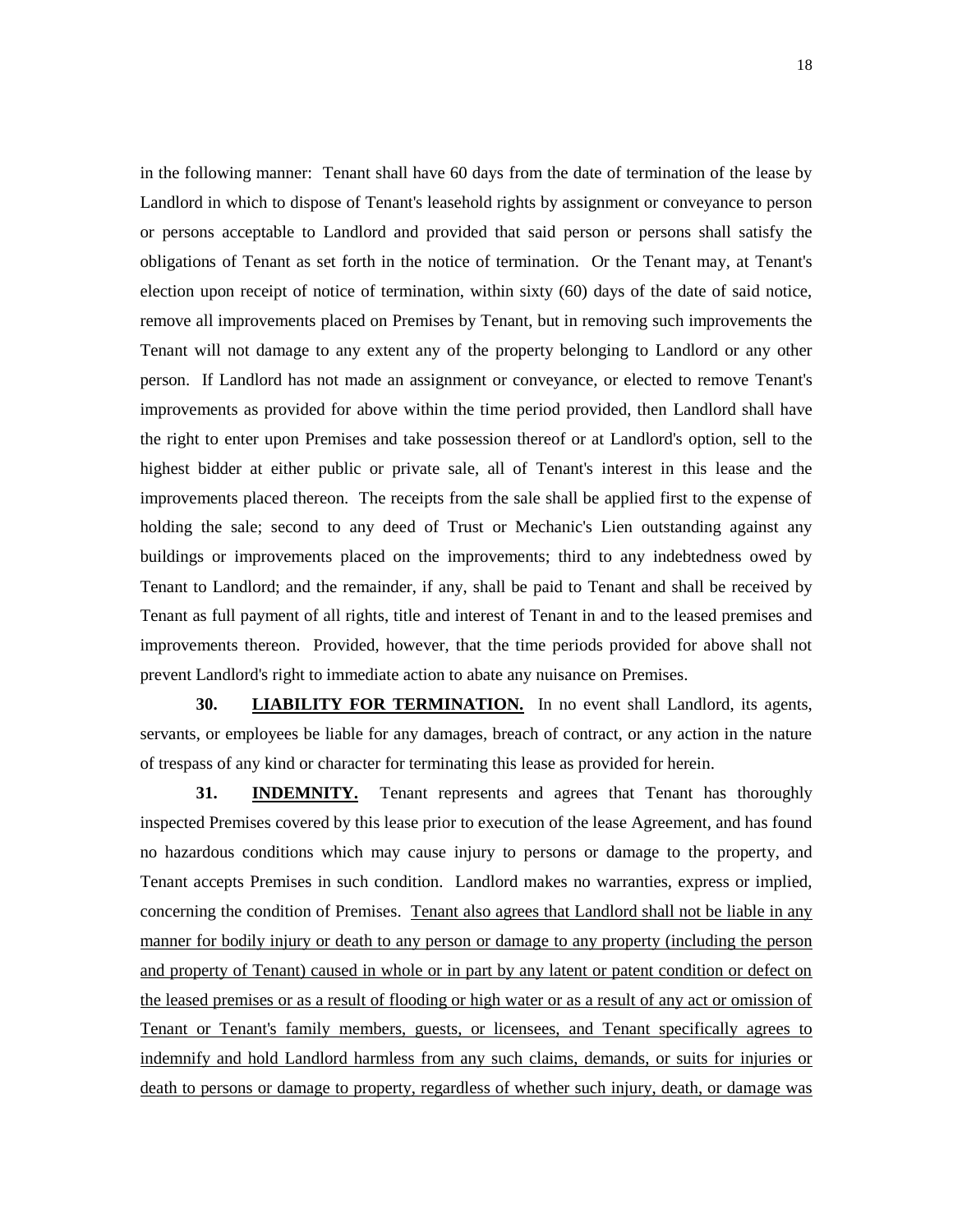caused or contributed to in part by some act or omission by the Landlord, its officers, agents, or employees.

**32. RIGHT OF ENTRY.** Landlord, its agents, employees, or representatives may enter Premises at any reasonable time for the purpose of inspection to determine that the conditions or provisions of this lease are being fulfilled.

**33. APPLICABLE LAW AND VENUE.** This Agreement and all transactions made hereunder shall be construed and governed according to the laws of the State of Texas. Venue for any legal proceedings shall be in Wichita County, Texas.

**34. ATTORNEY'S FEES.** If any action at law or in equity is necessary to enforce this lease agreement, each party agrees to pay its own attorney fees and will not seek to recover its attorneys' fees and costs of court from the other party. Tenant expressly waives its statutory rights to recovery attorneys' fees as outlined in Texas Local Govt. Code  $\S 271.153(a)(3)$  and Chapter 92 of the Texas Property Code, including but not limited to §92.005.

**35. LANDLORD'S SERVICES.** The Landlord may designate other parties to perform the services provided for herein, including those to be performed by the Lake Lot Administration office. The Landlord, through the City Council of Wichita Falls, may adopt such additional rules and regulations as are appropriate and necessary to carry out the intent of this lease and similar leases. Notice of any changes in the parties responsible for Landlord's duties hereunder and the adoption of any such rules and regulations shall be made by certified mail to the last known address of Tenant, as provided for herein.

**36. WAIVER OF RIGHTS.** Tenant's rights, if any, that derive from judicial causes of action initiated in the  $97<sup>th</sup>$  District Court of Texas, and the Fort Worth Court of Appeals, including 85C-101, 2-86-114-CV, 93-11-0217C-CV, and 89-10-0188C-CV are hereby expressly waived by Tenant.

**37. INVALID PROVISIONS.** In the event any covenant, condition, or provision herein contained is held to be invalid by a court of competent jurisdiction, the validity of any such covenant, condition, or provision shall in no way affect any other covenant, condition, or provision.

**38. ENTIRE AGREEMENT.** This written contract constitutes the entire agreement between the parties.

#### Approved as to Form: **City of Wichita Falls, Texas**